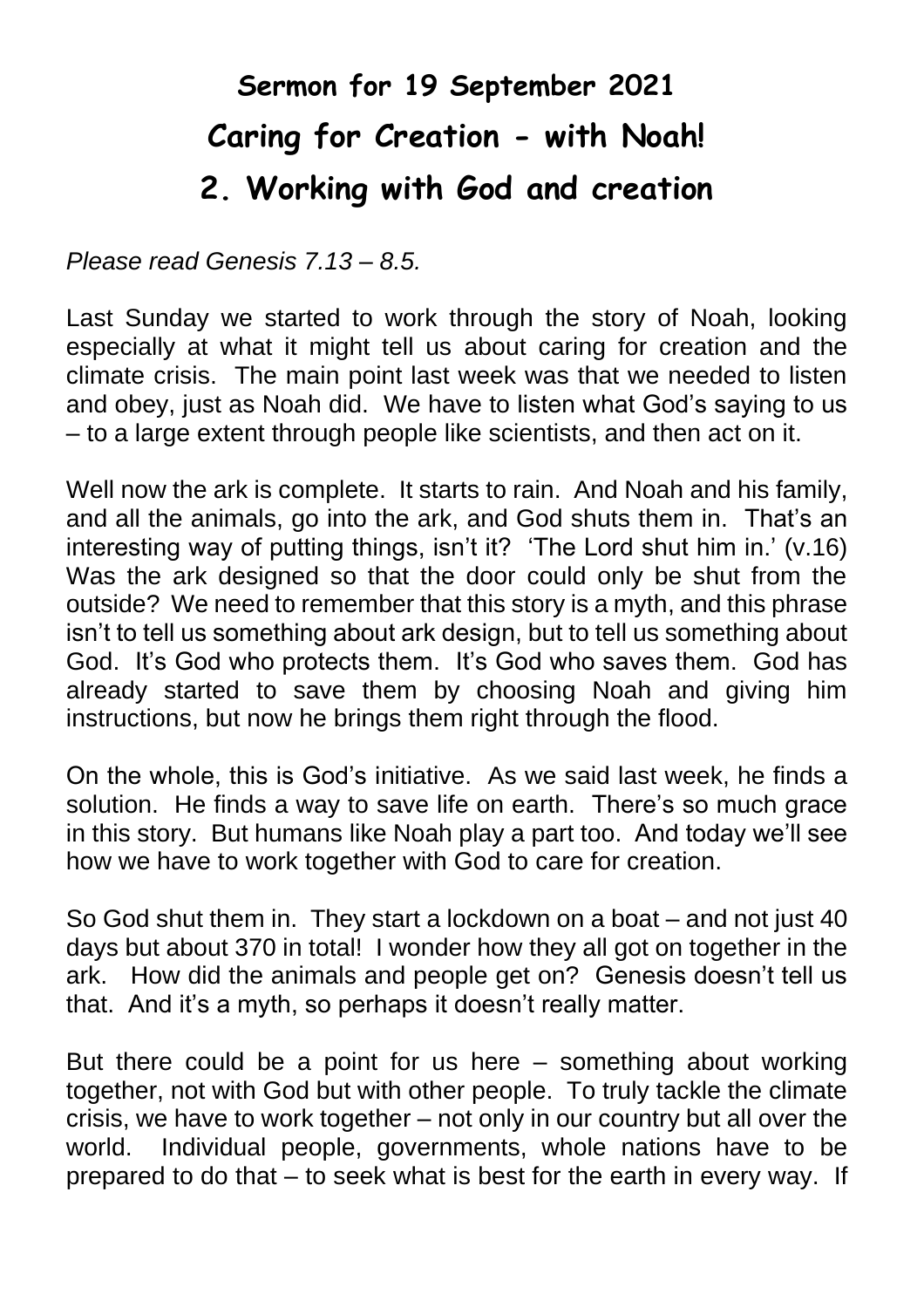some people just do what's best for them, it stops us from doing this and threatens everyone.

The climate crisis is calling us to be far less selfish and greedy, and to be really be sacrificial for other people. And part of that is caring for other creatures – creatures that don't have a voice or any choice in this. Rather like Noah and his animals, we're all in the same boat. The climate crisis will ultimately affect all of us.

But another question about lockdown on the ark: I wonder if they prayed. Again, Genesis doesn't tell us. Perhaps it was enough to have followed God's instructions and now they just need to trust him. But what would you do in a storm like this? What did the disciples of Jesus do when they were caught in that storm on the lake? They cried out to him: 'Lord, save us! We're going to drown!' (Matthew 8.25) It's natural to pray in crises. And I think prayer is incredibly important in tackling the climate crisis. Even if other people don't pray, then Christians should be praying about this.

But how should we pray? What should we pray for? Imagine that creation is a sick person who needs healing. How do we pray for people who are unwell? We can pray for a range of people involved with them. Family and friends offering comfort and practical assistance, doctors and nurses giving medical attention. In some cases, especially in other parts of the world, we'd pray that people actually do get some medical intervention; that health care would be better. We pray that God would work through other people.

But, of course, we can also pray that God would intervene and do more than people can do, or do something when people aren't succeeding; that God would intervene 'supernaturally', you might say. I imagine that, when it comes to a sick person, many of us pray for a mixture of these things.

But what about praying for creation? As with illness, we can of course pray for people. For scientists to discover things and innovators to find out new ways of doing things. We can pray for governments to support eco-friendly practices and make appropriate legislation. We can pray for individuals, including ourselves, to take action and change their lifestyles. We can pray for charities that protect the environment, and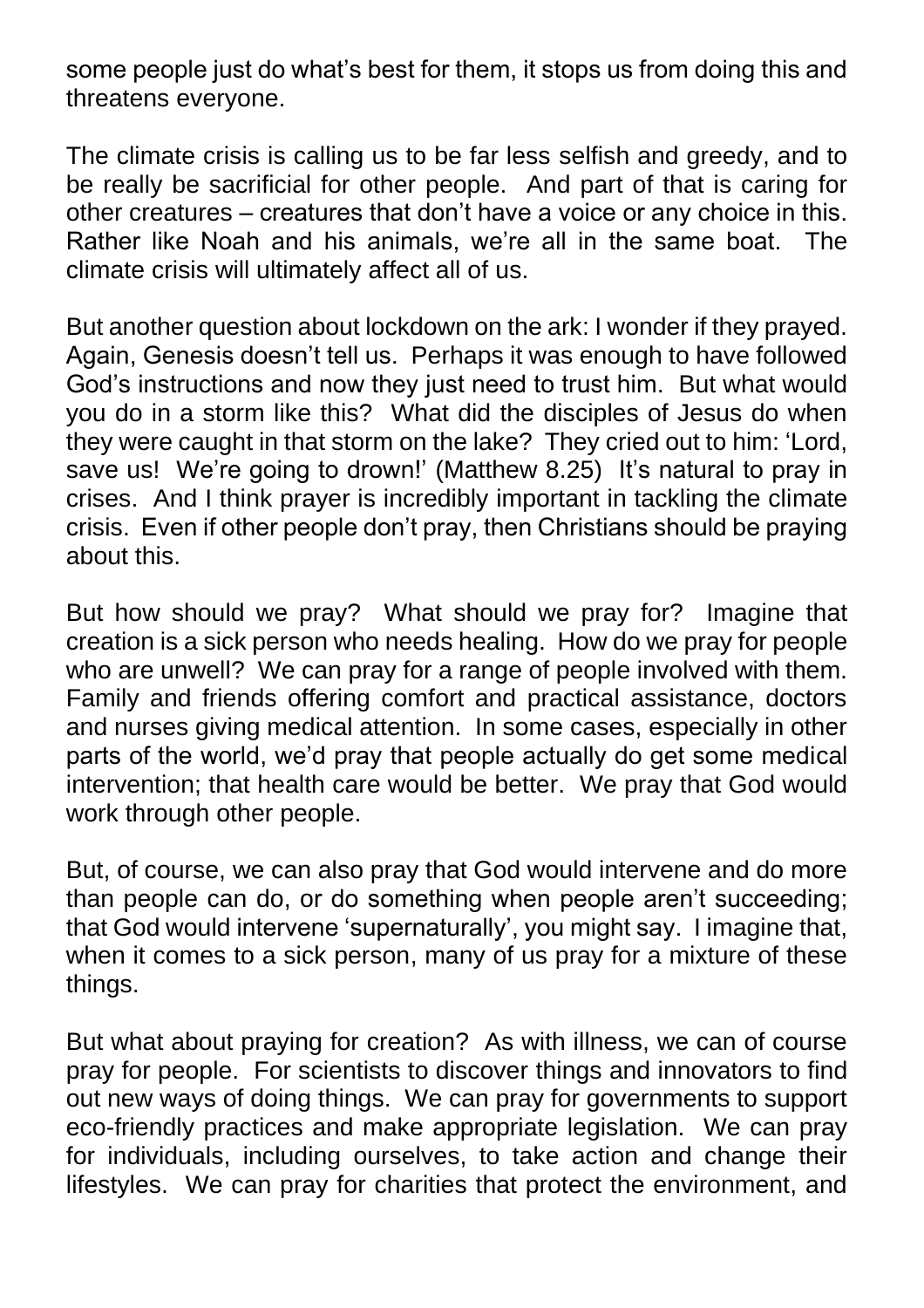other groups who do eco-friendly things together and encourage each other.

But why not just pray for creation itself? Why not pray that in some way God would act to heal his creation? Now I'm not suggesting that as an alternative to other prayers or human action. We can't just let ourselves off the hook and make out that we have no responsibility for this, or that God will simply sort it out without us. But just as people are sometimes miraculously healed, and sometimes people get a greater length of life that can't be explained medically, could it be that God could do things by his grace?

Do you think that's a bit crazy? Well, just think about these things…

First, we know that creation already heals itself to some extent in some circumstances. Some ability to recover is built into it, and research has shown that in certain cases specific natural things can be used to absorb and remove pollutants (see [https://www.realnatural.org/how-the-earth](https://www.realnatural.org/how-the-earth-can-heal-itself-if-we-let-it/)[can-heal-itself-if-we-let-it/\)](https://www.realnatural.org/how-the-earth-can-heal-itself-if-we-let-it/).

Second, we believe that God's kingdom will one day come in fullness but to some extent has already arrived. When the kingdom comes in fullness, God will renew all of creation or bring about a new heaven and earth. So if the kingdom has already arrived, and there are signs of it now, why shouldn't there be signs of it in the natural world?

Third, this fits with the idea that God is in all things and works in all things. And it fits with the idea that all creation relates to God in some way – just as when Jesus calmed the storm.

I'm not the only person thinking this. Vladimir Soloyev, a nineteenthcentury Russian theologian and spiritual writer, believed that love is shouldn't just be in personal relationships but in our relation to the cosmic environment. He believed that 'Our love creates spiritual energies which inwardly transform the cosmos itself, imprinting upon it the image of God as love.' (P Gregorios, quoted in Bradley, p.97) So, put very simply, love changes things. And when we love something, we pray for it.

This concurs with what Paul writes in Romans 8: 'For the creation waits in eager expectation for the children of God to be revealed. For the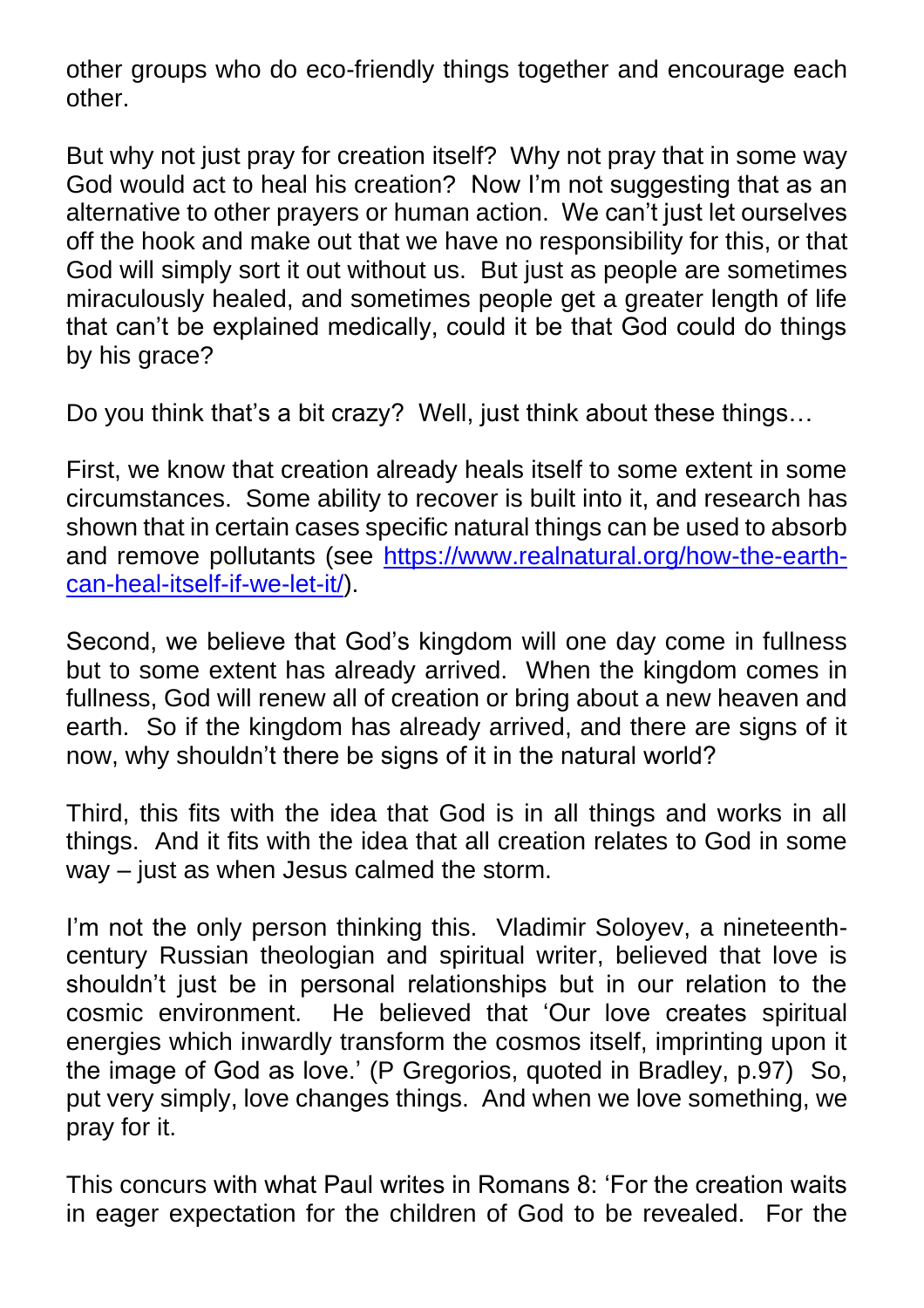creation was subjected to frustration, not by its own choice, but by the will of the one who subjected it, in hope that the creation itself will be liberated from its bondage to decay and brought into the freedom and glory of the children of God.' (Romans 8.19-21)

Now I know that was written in a very different age, without the knowledge of modern science, but it connects humans and creation in a spiritual way. When the children of God are revealed… in other words, when some people come to faith and are therefore seen as children of God, that opens the way to the liberation of all creation. Some people would see that all as happening in the future. But if we are children of God now, then why shouldn't at least some of that liberation happen now?

So we need to pray for creation and offer it back to God, and here's an example from nearly a hundred years ago. In 1923 Teilhard de Chardin, a French priest, scientist and philosopher, celebrated what he called a great Mass over the World in the desert of China. And in it, he 'offered the whole cosmos to God and expressed his deep conviction that the destiny of nature is not to be dominated or utilised by man but rather to be offered to him by God.' (Bradley, p.104)

However you pray for creation, it's so important that we do pray. If this is the biggest threat to life on earth at the moment, we really should be praying about it. It really should be in our intercessions every week and even every day – just as much as wars and famines.

There are quite a number of organisations encouraging us to pray for the climate, and at the moment they are encouraging us to pray in the run up to the COP26 conference in November. Christian Aid and Tearfund are among them. There's a campaign called Renew our World, and a group called Climate Intercessors. You can find out more and join them online. There's also going to be a COP26 online church service hosted by Tearfund on 7 November, and a 24-hour vigil for the climate on 5 – 6 November organised by some Roman Catholic groups.

As I said earlier, we have to work together with God to care for creation. And prayer is a way of working with God. In prayer, both God and humans are involved. We might wonder at times why we have to pray. We might wonder why we just feel the need to pray for things. Can't